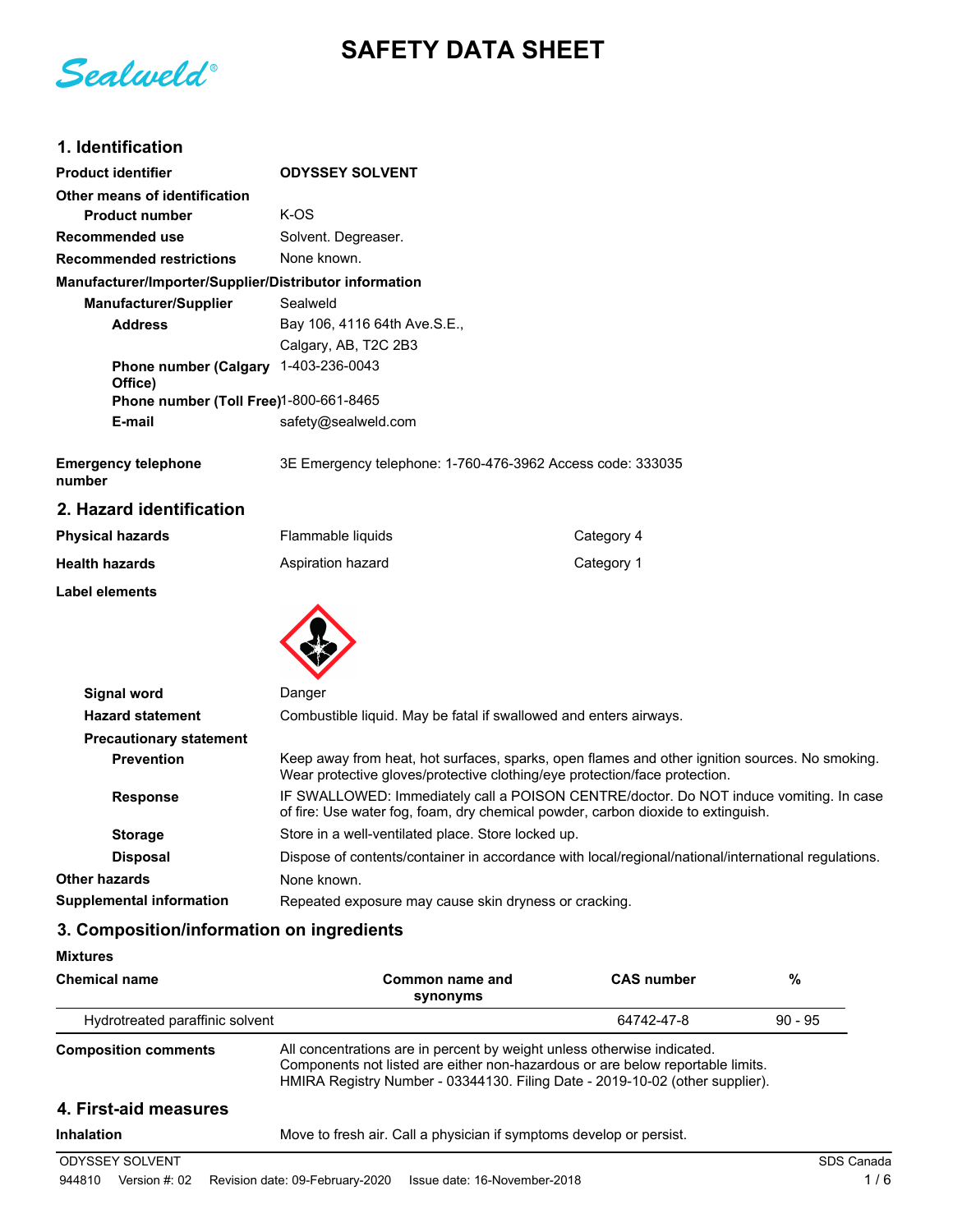| <b>Skin contact</b>                                                          | Wash off with soap and water. Get medical attention if irritation develops and persists.                                                                                                                                                                                                                                                                                                                                     |
|------------------------------------------------------------------------------|------------------------------------------------------------------------------------------------------------------------------------------------------------------------------------------------------------------------------------------------------------------------------------------------------------------------------------------------------------------------------------------------------------------------------|
| Eye contact                                                                  | Rinse with water. Get medical attention if irritation develops and persists.                                                                                                                                                                                                                                                                                                                                                 |
| Ingestion                                                                    | Call a physician or poison control centre immediately. Rinse mouth. Do not induce vomiting. If<br>vomiting occurs, keep head low so that stomach content doesn't get into the lungs.                                                                                                                                                                                                                                         |
| <b>Most important</b><br>symptoms/effects, acute and<br>delayed              | Aspiration may cause pulmonary oedema and pneumonitis. Direct contact with eyes may cause<br>temporary irritation. Prolonged or repeated contact may dry skin and cause irritation.                                                                                                                                                                                                                                          |
| Indication of immediate<br>medical attention and special<br>treatment needed | Provide general supportive measures and treat symptomatically. Keep victim under observation.<br>Symptoms may be delayed.                                                                                                                                                                                                                                                                                                    |
| <b>General information</b>                                                   | Ensure that medical personnel are aware of the material(s) involved, and take precautions to<br>protect themselves. Show this safety data sheet to the doctor in attendance.                                                                                                                                                                                                                                                 |
| 5. Fire-fighting measures                                                    |                                                                                                                                                                                                                                                                                                                                                                                                                              |
| Suitable extinguishing media                                                 | Water fog. Foam. Dry chemical powder. Carbon dioxide (CO2).                                                                                                                                                                                                                                                                                                                                                                  |
| Unsuitable extinguishing<br>media                                            | Do not use water jet as an extinguisher, as this will spread the fire.                                                                                                                                                                                                                                                                                                                                                       |
| Specific hazards arising from<br>the chemical                                | The product is combustible, and heating may generate vapours which may form explosive<br>vapour/air mixtures. During fire, gases hazardous to health may be formed. Combustion products<br>may include: carbon oxides.                                                                                                                                                                                                       |
| Special protective equipment<br>and precautions for firefighters             | Self-contained breathing apparatus and full protective clothing must be worn in case of fire.                                                                                                                                                                                                                                                                                                                                |
| <b>Fire fighting</b><br>equipment/instructions                               | In case of fire and/or explosion do not breathe fumes. Move containers from fire area if you can do<br>so without risk.                                                                                                                                                                                                                                                                                                      |
| <b>Specific methods</b>                                                      | Use standard firefighting procedures and consider the hazards of other involved materials.                                                                                                                                                                                                                                                                                                                                   |
| <b>General fire hazards</b>                                                  | Combustible liquid.                                                                                                                                                                                                                                                                                                                                                                                                          |
| 6. Accidental release measures                                               |                                                                                                                                                                                                                                                                                                                                                                                                                              |
| Personal precautions,<br>protective equipment and<br>emergency procedures    | Keep unnecessary personnel away. Keep people away from and upwind of spill/leak. Eliminate all<br>ignition sources (no smoking, flares, sparks, or flames in immediate area). Wear appropriate<br>protective equipment and clothing during clean-up. Ensure adequate ventilation. Local authorities<br>should be advised if significant spillages cannot be contained. For personal protection, see section<br>8 of the SDS. |
| <b>Methods and materials for</b><br>containment and cleaning up              | Eliminate all ignition sources (no smoking, flares, sparks, or flames in immediate area). Keep<br>combustibles (wood, paper, oil etc) away from spilled material. The product is immiscible with<br>water and will spread on the water surface.                                                                                                                                                                              |
|                                                                              | Large Spills: Stop the flow of material, if this is without risk. Dike the spilled material, where this is<br>possible. Use a non-combustible material like vermiculite, sand or earth to soak up the product<br>and place into a container for later disposal. Following product recovery, flush area with water.                                                                                                           |
|                                                                              | Small Spills: Absorb with earth, sand or other non-combustible material and transfer to containers<br>for later disposal. Clean surface thoroughly to remove residual contamination.                                                                                                                                                                                                                                         |
|                                                                              | Never return spills to original containers for re-use. For waste disposal, see section 13 of the SDS.                                                                                                                                                                                                                                                                                                                        |
| <b>Environmental precautions</b>                                             | Avoid discharge into drains, water courses or onto the ground.                                                                                                                                                                                                                                                                                                                                                               |
| 7. Handling and storage                                                      |                                                                                                                                                                                                                                                                                                                                                                                                                              |
| <b>Precautions for safe handling</b>                                         | Keep away from open flames, hot surfaces and sources of ignition. When using do not smoke.<br>Provide adequate ventilation. Wear appropriate personal protective equipment. Wash hands<br>thoroughly after handling. Observe good industrial hygiene practices.                                                                                                                                                              |
| Conditions for safe storage,<br>including any incompatibilities              | Store locked up. Keep away from heat, sparks and open flame. Store in a cool, dry place out of<br>direct sunlight. Store in tightly closed container. Store in a well-ventilated place. Keep in an area<br>equipped with sprinklers. Store away from incompatible materials (see section 10 of the SDS).                                                                                                                     |
| 8. Exposure controls/personal protection                                     |                                                                                                                                                                                                                                                                                                                                                                                                                              |
| <b>Occupational exposure limits</b>                                          | No exposure limits noted for ingredient(s).                                                                                                                                                                                                                                                                                                                                                                                  |
| <b>Biological limit values</b>                                               | No biological exposure limits noted for the ingredient(s).                                                                                                                                                                                                                                                                                                                                                                   |
| Appropriate engineering<br>controls                                          | Good general ventilation should be used. Ventilation rates should be matched to conditions. If<br>applicable, use process enclosures, local exhaust ventilation, or other engineering controls to<br>maintain airborne levels below recommended exposure limits. If exposure limits have not been                                                                                                                            |

established, maintain airborne levels to an acceptable level.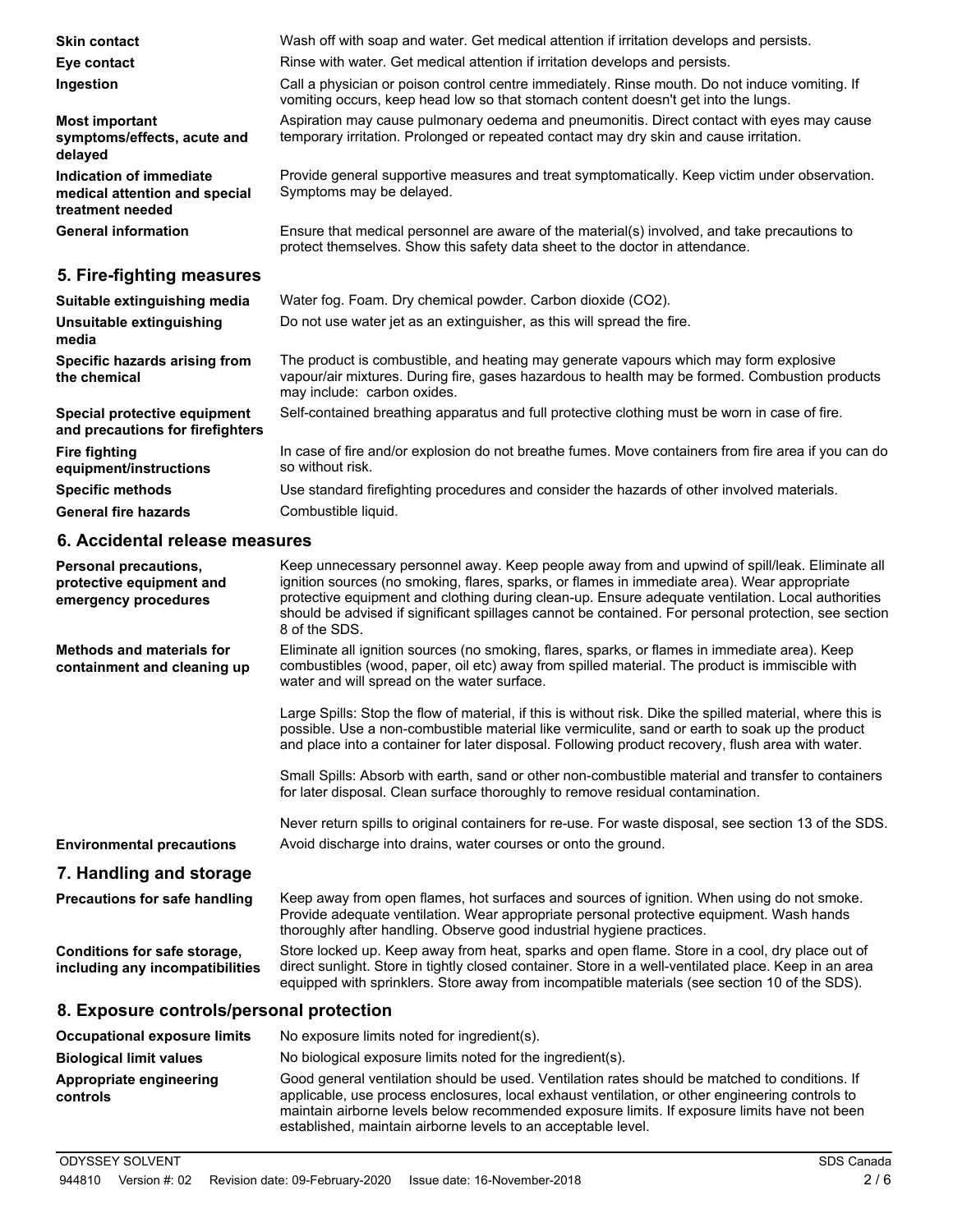|                                          | Individual protection measures, such as personal protective equipment                                                                                                                                                                                |
|------------------------------------------|------------------------------------------------------------------------------------------------------------------------------------------------------------------------------------------------------------------------------------------------------|
| Eye/face protection                      | Wear safety glasses with side shields (or goggles). Face shield is recommended.                                                                                                                                                                      |
| <b>Skin protection</b>                   |                                                                                                                                                                                                                                                      |
| <b>Hand protection</b>                   | Wear appropriate chemical resistant gloves. Suitable gloves can be recommended by the glove<br>supplier.                                                                                                                                             |
| Other                                    | Wear suitable protective clothing.                                                                                                                                                                                                                   |
| <b>Respiratory protection</b>            | In case of insufficient ventilation, wear suitable respiratory equipment. Wear NIOSH approved<br>respirator appropriate for airborne exposure at the point of use. Appropriate respirator selection<br>should be made by a qualified professional.   |
| <b>Thermal hazards</b>                   | Wear appropriate thermal protective clothing, when necessary.                                                                                                                                                                                        |
| <b>General hygiene</b><br>considerations | When using do not smoke. Always observe good personal hygiene measures, such as washing<br>after handling the material and before eating, drinking, and/or smoking. Routinely wash work<br>clothing and protective equipment to remove contaminants. |

# **9. Physical and chemical properties**

| <b>Appearance</b>                                 |                                                                                                                                                   |
|---------------------------------------------------|---------------------------------------------------------------------------------------------------------------------------------------------------|
| <b>Physical state</b>                             | Liquid.                                                                                                                                           |
| Form                                              | Clear liquid.                                                                                                                                     |
| Colour                                            | Colourless.                                                                                                                                       |
| Odour                                             | Mild.                                                                                                                                             |
| <b>Odour threshold</b>                            | Not available.                                                                                                                                    |
| рH                                                | Not applicable.                                                                                                                                   |
| Melting point/freezing point                      | < -40 °C (< -40 °F)                                                                                                                               |
| Initial boiling point and boiling<br>range        | Not available.                                                                                                                                    |
| <b>Flash point</b>                                | 71.1 - 79.4 °C (160.0 - 175.0 °F)                                                                                                                 |
| <b>Evaporation rate</b>                           | Not available.                                                                                                                                    |
| Flammability (solid, gas)                         | Not applicable.                                                                                                                                   |
| Upper/lower flammability or explosive limits      |                                                                                                                                                   |
| <b>Flammability limit - lower</b><br>$(\%)$       | Not available.                                                                                                                                    |
| <b>Flammability limit - upper</b><br>(%)          | Not available.                                                                                                                                    |
| Vapour pressure                                   | Not available.                                                                                                                                    |
| Vapour density                                    | Not available.                                                                                                                                    |
| <b>Relative density</b>                           | $0.78 - 0.783$                                                                                                                                    |
| Solubility(ies)                                   |                                                                                                                                                   |
| Solubility (water)                                | Immiscible in water.                                                                                                                              |
| <b>Partition coefficient</b><br>(n-octanol/water) | Not available.                                                                                                                                    |
| <b>Auto-ignition temperature</b>                  | Not available.                                                                                                                                    |
| <b>Decomposition temperature</b>                  | Not available.                                                                                                                                    |
| <b>Viscosity</b>                                  | Not available.                                                                                                                                    |
| <b>Other information</b>                          |                                                                                                                                                   |
| <b>Explosive properties</b>                       | Not explosive.                                                                                                                                    |
| <b>Oxidising properties</b>                       | Not oxidising.                                                                                                                                    |
| 10. Stability and reactivity                      |                                                                                                                                                   |
| <b>Reactivity</b>                                 | The product is stable and non-reactive under normal conditions of use, storage and transport.                                                     |
| <b>Chemical stability</b>                         | Material is stable under normal conditions.                                                                                                       |
| <b>Possibility of hazardous</b><br>reactions      | No dangerous reaction known under conditions of normal use.                                                                                       |
| <b>Conditions to avoid</b>                        | Avoid heat, sparks, open flames and other ignition sources. Avoid temperatures exceeding the<br>flash point. Contact with incompatible materials. |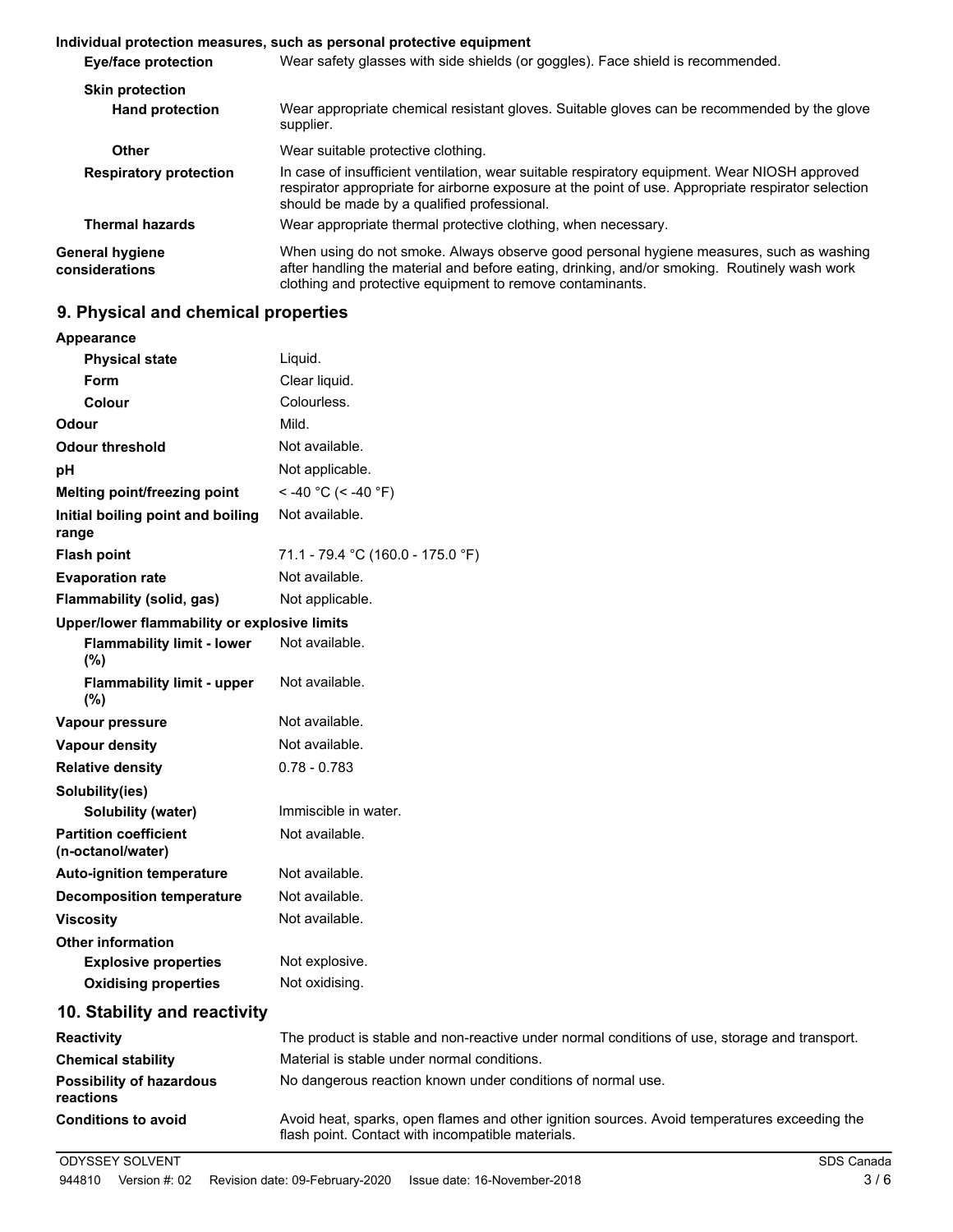# **11. Toxicological information**

#### **Information on likely routes of exposure**

| <b>Inhalation</b>                                 | Prolonged or excessive inhalation may cause respiratory tract irritation.                                                                                                           |
|---------------------------------------------------|-------------------------------------------------------------------------------------------------------------------------------------------------------------------------------------|
| <b>Skin contact</b>                               | Prolonged or repeated skin contact may cause drying, cracking, or irritation.                                                                                                       |
| Eye contact                                       | Direct contact with eyes may cause temporary irritation.                                                                                                                            |
| Ingestion                                         | Droplets of the product aspirated into the lungs through ingestion or vomiting may cause a serious<br>chemical pneumonia.                                                           |
| Symptoms related to the<br>physical, chemical and | Aspiration may cause pulmonary oedema and pneumonitis. Direct contact with eyes may cause<br>temporary irritation. Prolonged or repeated contact may dry skin and cause irritation. |

**toxicological characteristics**

#### **Information on toxicological effects**

| <b>Acute toxicity</b>                                 | Not expected to be acutely toxic.                                                                                   |                                       |
|-------------------------------------------------------|---------------------------------------------------------------------------------------------------------------------|---------------------------------------|
| <b>Components</b>                                     | <b>Species</b>                                                                                                      | <b>Test Results</b>                   |
| Hydrotreated paraffinic solvent (CAS 64742-47-8)      |                                                                                                                     |                                       |
| <b>Acute</b>                                          |                                                                                                                     |                                       |
| <b>Dermal</b>                                         |                                                                                                                     |                                       |
|                                                       | Rat                                                                                                                 | >= 5000 mg/kg Acute Toxicity Estimate |
| Oral                                                  |                                                                                                                     |                                       |
|                                                       | Rat                                                                                                                 | >= 2000 mg/kg Acute Toxicity Estimate |
| <b>Skin corrosion/irritation</b>                      | Prolonged skin contact may cause temporary irritation.                                                              |                                       |
| Serious eye damage/eye<br>irritation                  | Direct contact with eyes may cause temporary irritation.                                                            |                                       |
| Respiratory or skin sensitisation                     |                                                                                                                     |                                       |
| <b>Respiratory sensitisation</b>                      | Not a respiratory sensitiser.                                                                                       |                                       |
| <b>Skin sensitisation</b>                             | This product is not expected to cause skin sensitisation.                                                           |                                       |
| Germ cell mutagenicity                                | No data available to indicate product or any components present at greater than 0.1% are<br>mutagenic or genotoxic. |                                       |
| Carcinogenicity                                       | Not classifiable as to carcinogenicity to humans.                                                                   |                                       |
| <b>Reproductive toxicity</b>                          | This product is not expected to cause reproductive or developmental effects.                                        |                                       |
| Specific target organ toxicity -<br>single exposure   | Not classified.                                                                                                     |                                       |
| Specific target organ toxicity -<br>repeated exposure | Not classified.                                                                                                     |                                       |
| <b>Aspiration hazard</b>                              | May be fatal if swallowed and enters airways.                                                                       |                                       |
| .                                                     |                                                                                                                     |                                       |

### **12. Ecological information**

**Ecotoxicity**

The product is not classified as environmentally hazardous. However, this does not exclude the possibility that large or frequent spills can have a harmful or damaging effect on the environment.

| <b>Components</b>                                |                    | <b>Species</b>                                                             | <b>Test Results</b>                                                                       |
|--------------------------------------------------|--------------------|----------------------------------------------------------------------------|-------------------------------------------------------------------------------------------|
| Hydrotreated paraffinic solvent (CAS 64742-47-8) |                    |                                                                            |                                                                                           |
| <b>Aquatic</b>                                   |                    |                                                                            |                                                                                           |
| Algae                                            | EC50               | Algae                                                                      | > 1000 mg/l, 72 hr                                                                        |
| Crustacea                                        | <b>LC50</b>        | Daphnia magna                                                              | > 1000 mg/l, 48 hr                                                                        |
| <b>Persistence and degradability</b>             |                    | The product is readily biodegradable.                                      |                                                                                           |
| <b>Bioaccumulative potential</b>                 | No data available. |                                                                            |                                                                                           |
| <b>Mobility in soil</b>                          |                    | The product is immiscible in water. Expected to have low mobility in soil. |                                                                                           |
| Other adverse effects                            | potential.         |                                                                            | The product contains volatile organic compounds which have a photochemical ozone creation |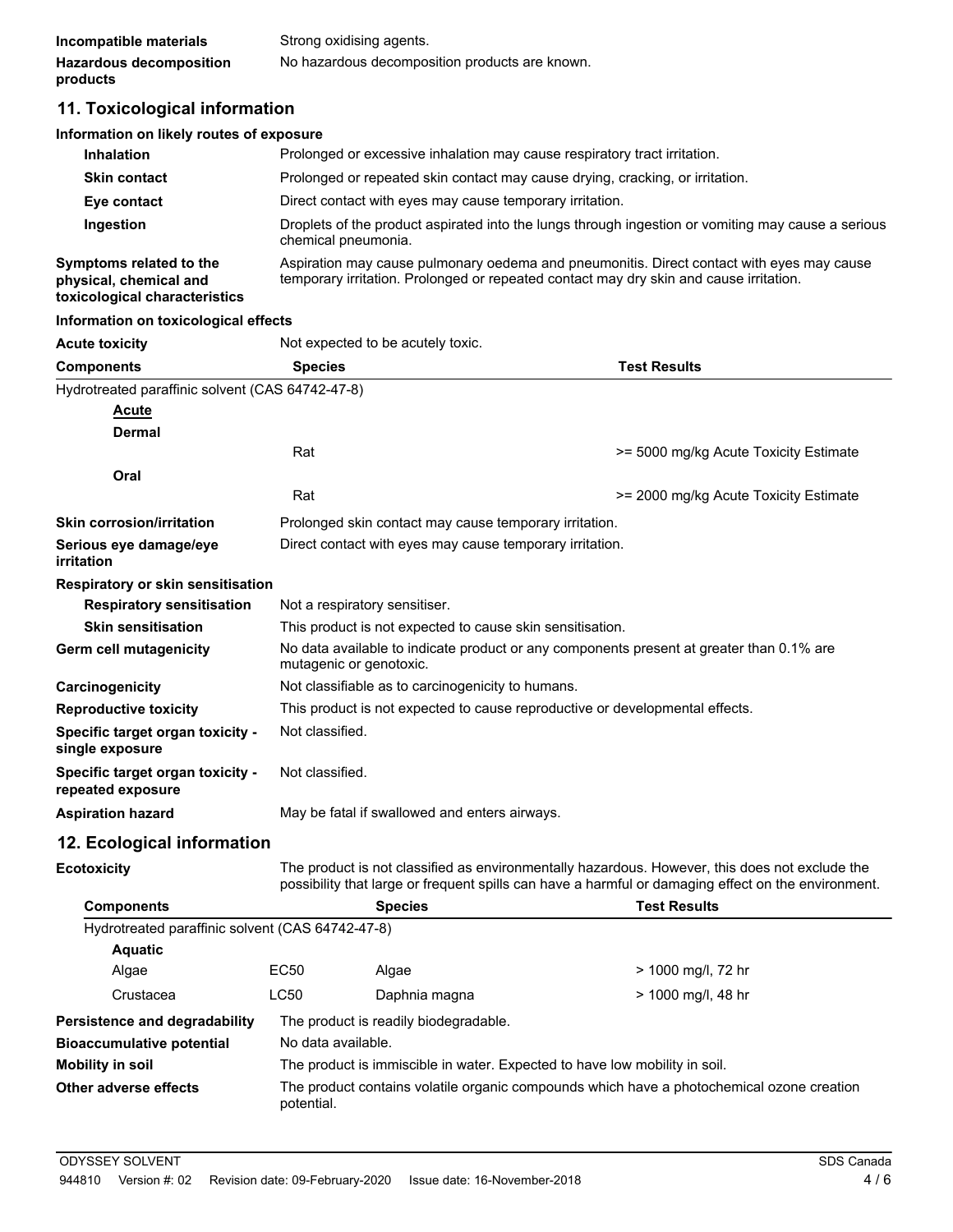# **13. Disposal considerations**

| <b>Disposal instructions</b>             | Collect and reclaim or dispose in sealed containers at licensed waste disposal site. Dispose of<br>contents/container in accordance with local/regional/national/international regulations.                            |
|------------------------------------------|------------------------------------------------------------------------------------------------------------------------------------------------------------------------------------------------------------------------|
| Local disposal regulations               | Dispose in accordance with all applicable regulations.                                                                                                                                                                 |
| Hazardous waste code                     | The waste code should be assigned in discussion between the user, the producer and the waste<br>disposal company.                                                                                                      |
| Waste from residues / unused<br>products | Dispose of in accordance with local regulations. Empty containers or liners may retain some<br>product residues. This material and its container must be disposed of in a safe manner (see:<br>Disposal instructions). |
| Contaminated packaging                   | Since emptied containers may retain product residue, follow label warnings even after container is<br>emptied. Empty containers should be taken to an approved waste handling site for recycling or<br>disposal.       |

## **14. Transport information**

#### **TDG**

Not regulated as dangerous goods.

# **IATA**

Not regulated as dangerous goods.

#### **IMDG**

Not regulated as dangerous goods.

**Transport in bulk according to** Not established. **Annex II of MARPOL 73/78 and the IBC Code**

**Controlled Drugs and Substances Act**

### **15. Regulatory information**

**Canadian regulations**

This product has been classified in accordance with the hazard criteria of the HPR and the SDS contains all the information required by the HPR.

| Not regulated.                                 |                                                                           |                        |
|------------------------------------------------|---------------------------------------------------------------------------|------------------------|
| Export Control List (CEPA 1999, Schedule 3)    |                                                                           |                        |
| Not listed.                                    |                                                                           |                        |
| <b>Greenhouse Gases</b>                        |                                                                           |                        |
| Not listed.                                    |                                                                           |                        |
| <b>Precursor Control Regulations</b>           |                                                                           |                        |
| Not regulated.                                 |                                                                           |                        |
| <b>International regulations</b>               |                                                                           |                        |
| <b>Stockholm Convention</b>                    |                                                                           |                        |
| Not applicable.<br><b>Rotterdam Convention</b> |                                                                           |                        |
| Not applicable.<br><b>Kyoto Protocol</b>       |                                                                           |                        |
| Not applicable.<br><b>Montreal Protocol</b>    |                                                                           |                        |
| Not applicable.<br><b>Basel Convention</b>     |                                                                           |                        |
| Not applicable.                                |                                                                           |                        |
| <b>International Inventories</b>               |                                                                           |                        |
| Country(s) or region                           | <b>Inventory name</b>                                                     | On inventory (yes/no)* |
| Australia                                      | Australian Inventory of Chemical Substances (AICS)                        | <b>Yes</b>             |
| Canada                                         | Domestic Substances List (DSL)                                            | Yes                    |
| Canada                                         | Non-Domestic Substances List (NDSL)                                       | <b>No</b>              |
| China                                          | Inventory of Existing Chemical Substances in China (IECSC)                | <b>Yes</b>             |
| Europe                                         | European Inventory of Existing Commercial Chemical<br>Substances (EINECS) | <b>Yes</b>             |
| Europe                                         | European List of Notified Chemical Substances (ELINCS)                    | No.                    |
| Japan                                          | Inventory of Existing and New Chemical Substances (ENCS)                  | <b>Yes</b>             |
| <b>ODYSSEY SOLVENT</b>                         |                                                                           | SDS Canada             |